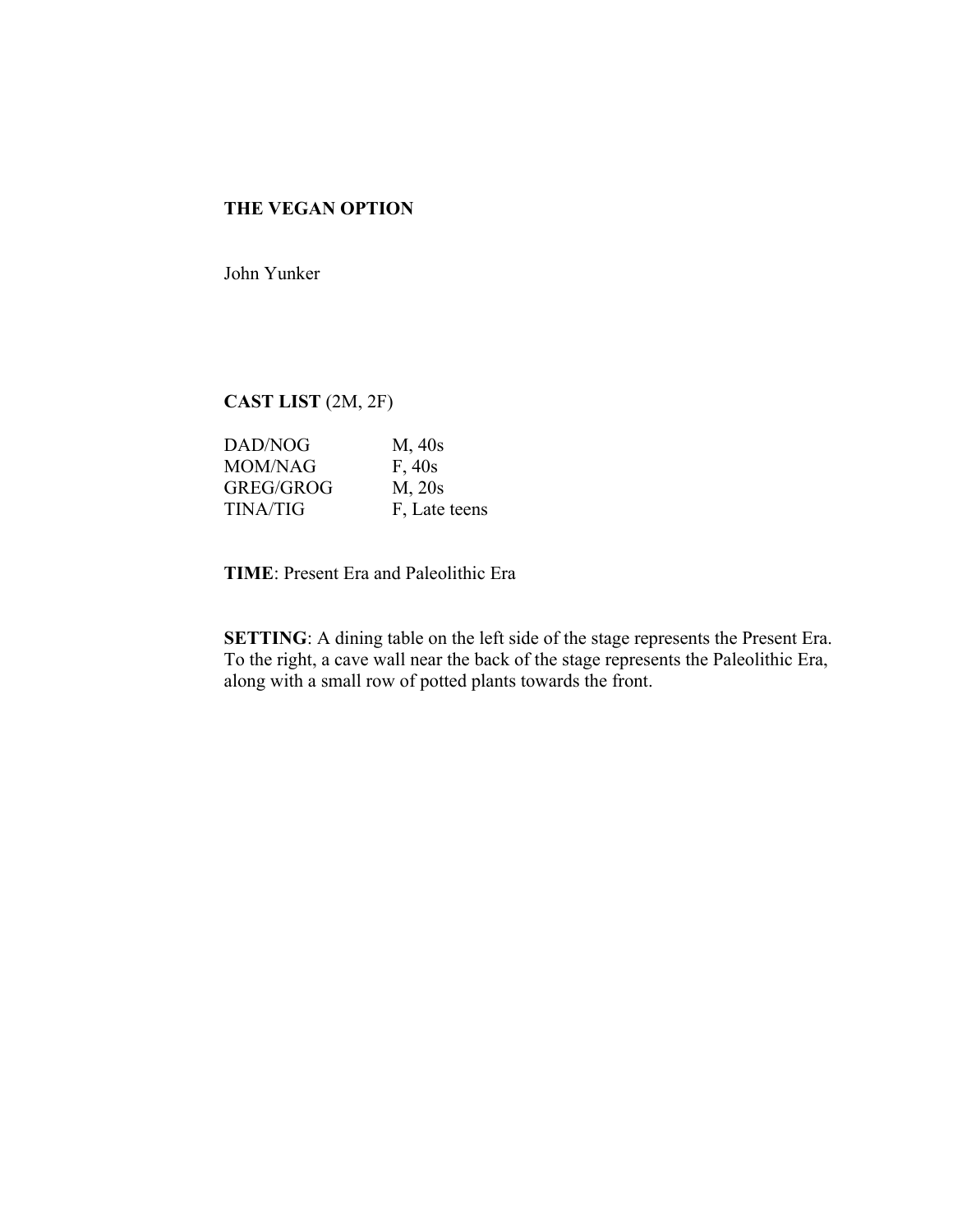# **SCENE 1**

*(Present Era. Seated at the table are MOM, DAD, and GREG. TINA is standing.)*

MOM I don't understand why this couldn't just wait until dinner.

TINA Dinner isn't the best occasion for this type of announcement.

DAD

You're gay.

# TINA

What? No.

GREG

You always said your best friend Kaylee was hot.

MOM Is that why you joined the field hockey team?

TINA Mom, Dad, Greg, no. I'm not gay. I'm — I'm vegan.

## DAD

Vegan?

MOM

*(to DAD)* That means she's allergic to gluten.

TINA

No, Mom. This isn't an allergy—it's a choice. Vegan means I'm no longer eating meat. Or dairy. Or any animal product.

DAD

What about chicken?

TINA

That's meat.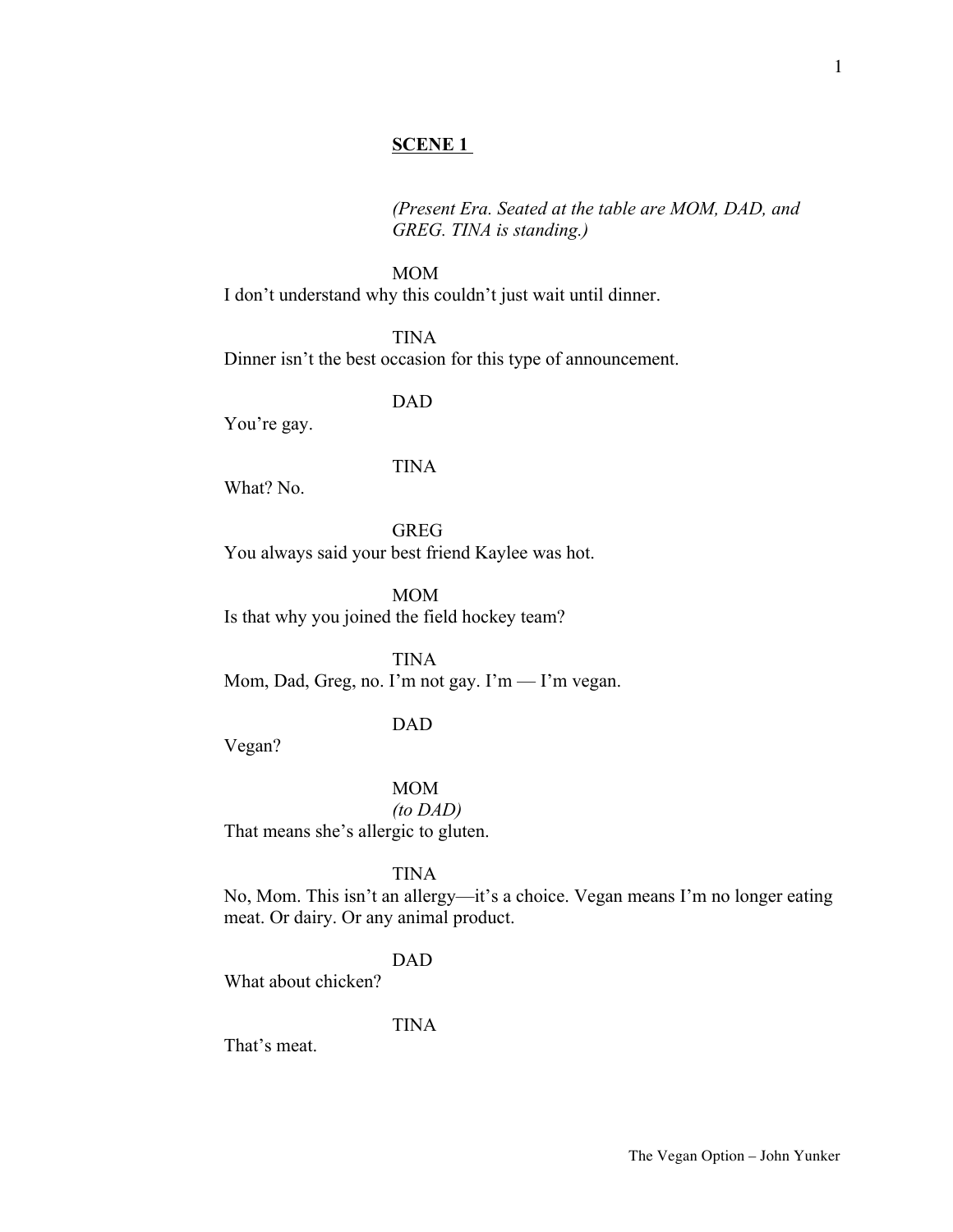# DAD

White meat.

TINA Dad, it doesn't matter what color it is.

MOM I had meat loaf planned for tonight.

TINA

I know. That's why I wanted to deal with this now. How about I cook instead? I could prepare something that's completely plant-based.

DAD What about the meat loaf?

GREG

What about my protein?

MOM

So now you're saying I can't cook for our family?

TINA

No. I'm just saying that, that meat is bad for the planet.

DAD

Since when?

TINA

Since we started raising animals for food. Look, every pound of beef requires 30 gallons of water. Not to mention the corn we grow to feed animals instead of people. The methane cows emit is far worse than all cars combined. This planet simply can't survive if everyone eats meat.

## GREG

I can't survive without meat.

# TINA

Of course you can. I've been vegan for the past three months, and I've never felt better.

### MOM

Three months? I thought you were missing dinner because of field hockey.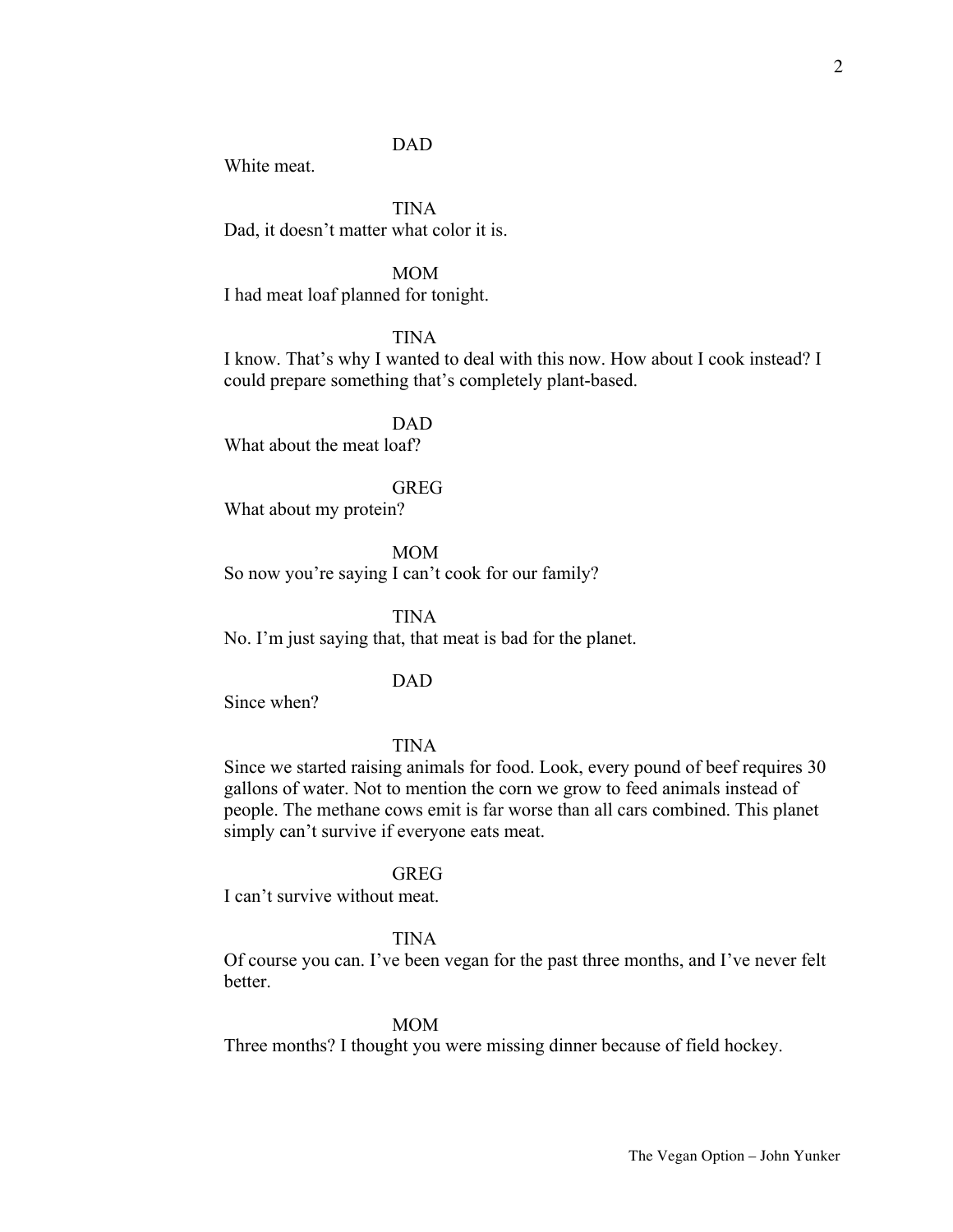## TINA

This isn't about field hockey, Mom.

# MOM

Then where on earth have you been sneaking off to every evening?

# TINA

Kaylee's house. Her mom's vegan, too.

## MOM

I see. Perhaps you should move in with Kaylee. Since you obviously despise living with us.

## TINA

Mom—

# MOM

I turn the lights off when I leave the room. I turn the water off when I brush my teeth. I don't flush the toilet as often as I'd like. I don't use plastic bags. I don't use bottled water. I recycle. I compost. I drive a Prius, for crying out loud. But nothing I do is ever good enough for you.

*(MOM throws up her arms and exits.)*

# DAD

*(calling after her)* You're still cooking meat loaf, right? *(to TINA)*

What about pork?

*(TINA shakes her head. DAD exits.)*

# TINA

*(to Greg)*

You could have had my back.

#### GREG

Don't look at me, sis. I'm on the paleo diet.

#### TINA

Great. So now you're taking dietary advice from cavemen.

# GREG

It's in our DNA to eat meat. That's a fact, like scientific.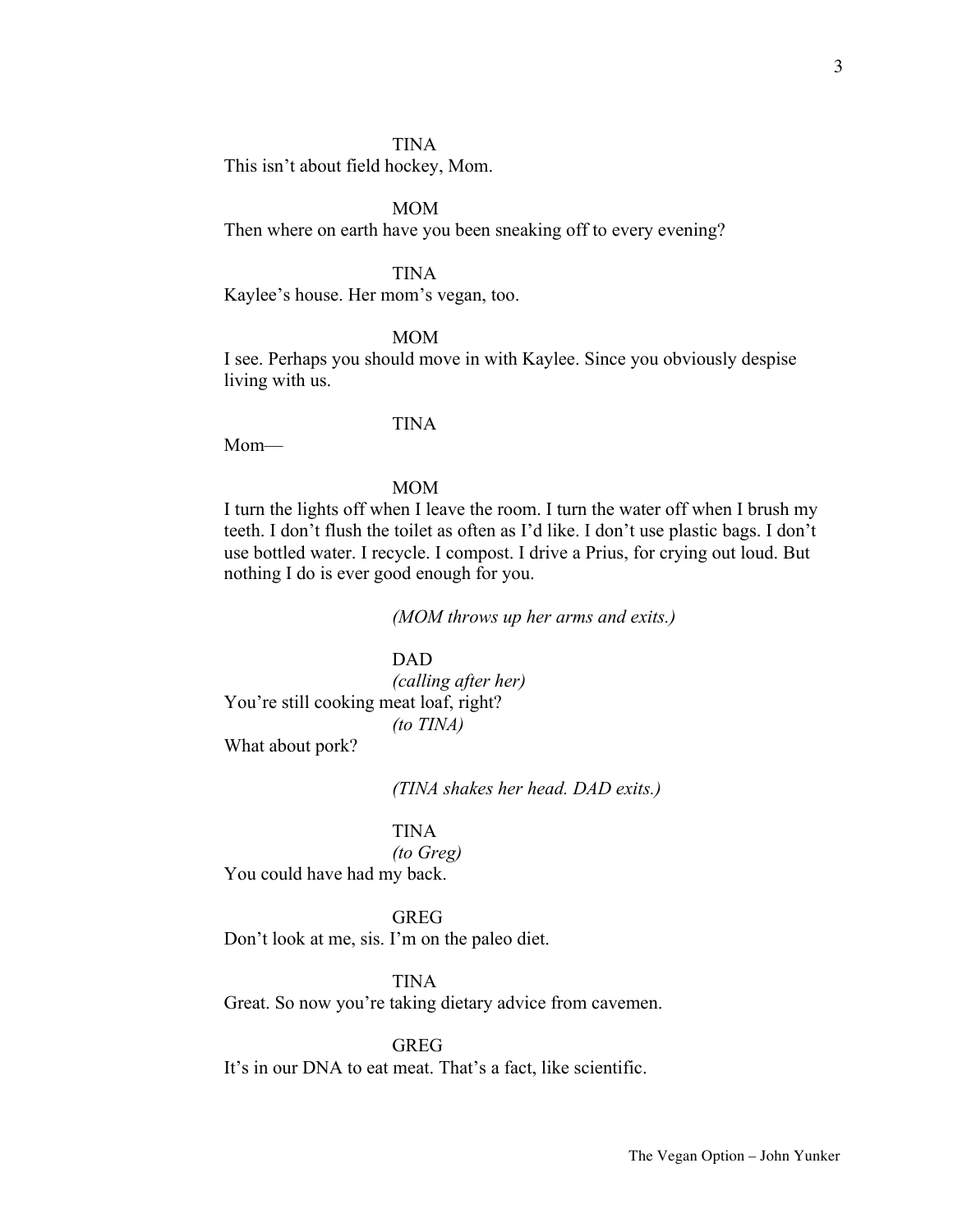# TINA

Humans are adaptable.

GREG Humans are meat eaters. Always have been, always will.

*(GREG leaves.)*

# TINA

*(calling after him)* You're wrong. Humans can evolve. Even cavemen.

> *(Paleolithic Era. Lights dim on the dining table and come up on the cave wall, positioned in the background.)*

> *(MOM, as NAG, stands by the wall, cleaning it. DAD, as NOG, enters triumphantly, followed by GREG, as GROG. They are both carrying small sacks made of faux animal skins. They may also be wearing faux animal skins to indicate Paleolithic Era.)*

NOG

I am Nog.

GROG

I am Grog.

NAG

I am Nag. And you're late.

*(TINA, as TIG, crosses stage and stands by cave wall observing the others. She then begins to draw animals on the wall.)*

NOG

We traveled far.

#### GROG

We got lost.

NOG

We traveled the crooked hills. The animals were few. We traveled past the endless sands.

#### GROG

Then we got lost.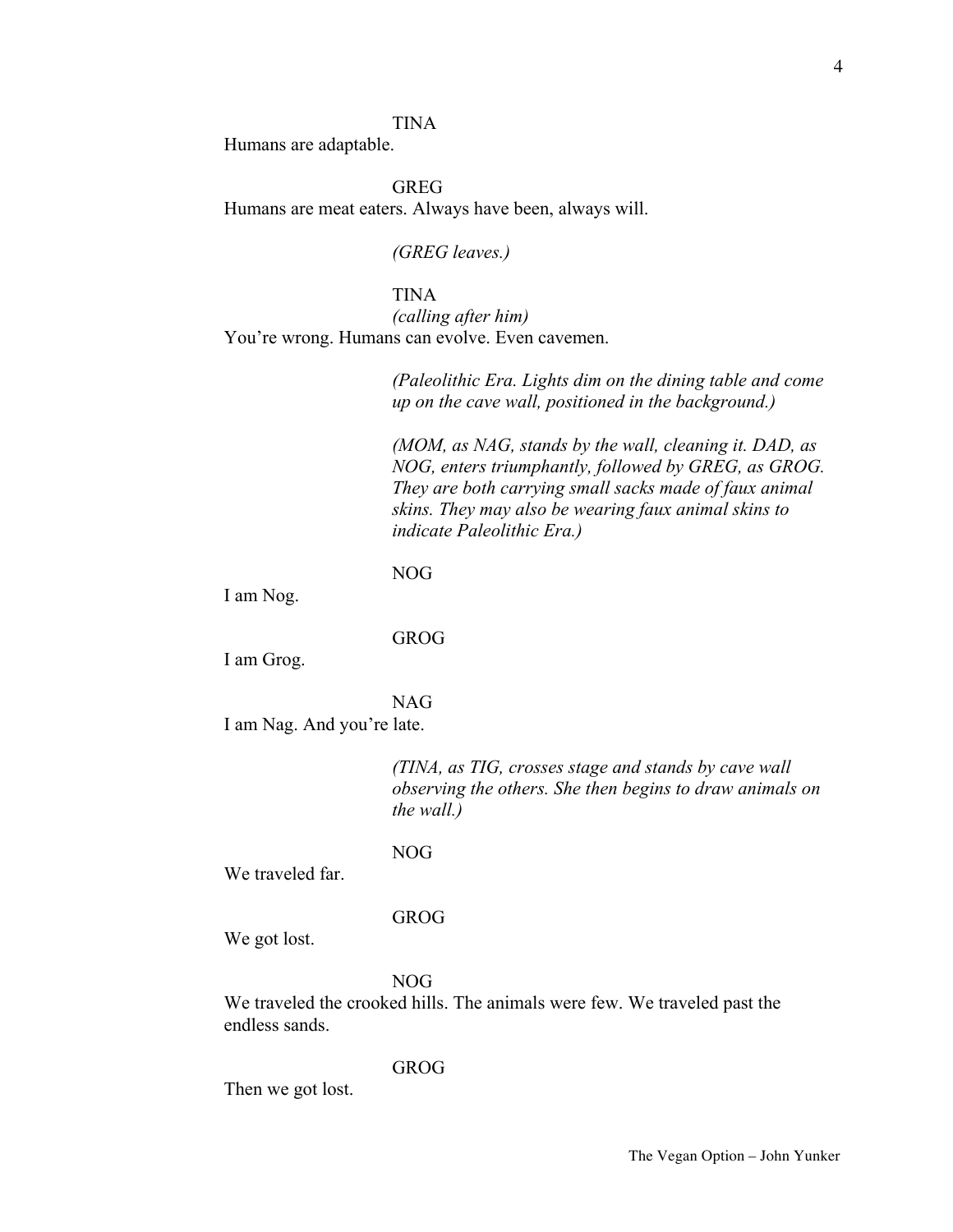# 5

#### NOG

Gather 'round. We have returned from the hunt. We bring animals, so we may have meat. Tonight, we feast. We eat. We eat meat.

# NAG

*(Points at the food they're carrying)* Feast? That's not enough for a snack.

## NOG

After we *snack*, we pack.

NAG

No. Nog, not again. I finally got the cave looking presentable.

NOG

Animals move. We must move.

## NAG

And I have moved. Plenty. And did I ever complain about those run-down, drafty caves? Never. I followed you over the crooked hills, sweated my ass off across that endless desert. Nearly died on that mountain pass you thought was a shortcut. I packed. I moved. I unpacked. Again and again. But nothing I do is ever good enough for you.

### *(NAG exits.)*

#### GROG

So, can I eat what she's not having?

*(NOG notices TIG drawing on the wall, approaches.)*

#### NOG

What is this? The invention you've been speaking of?

## GROG

A new weapon?

# TIG

This is not the invention, father, brother. This is the story of our people. The animals we share the land with. The gods we worship. Someday people will see this and remember us and our civilization, a testament to perseverance and—

GROG

You realize what you've done?